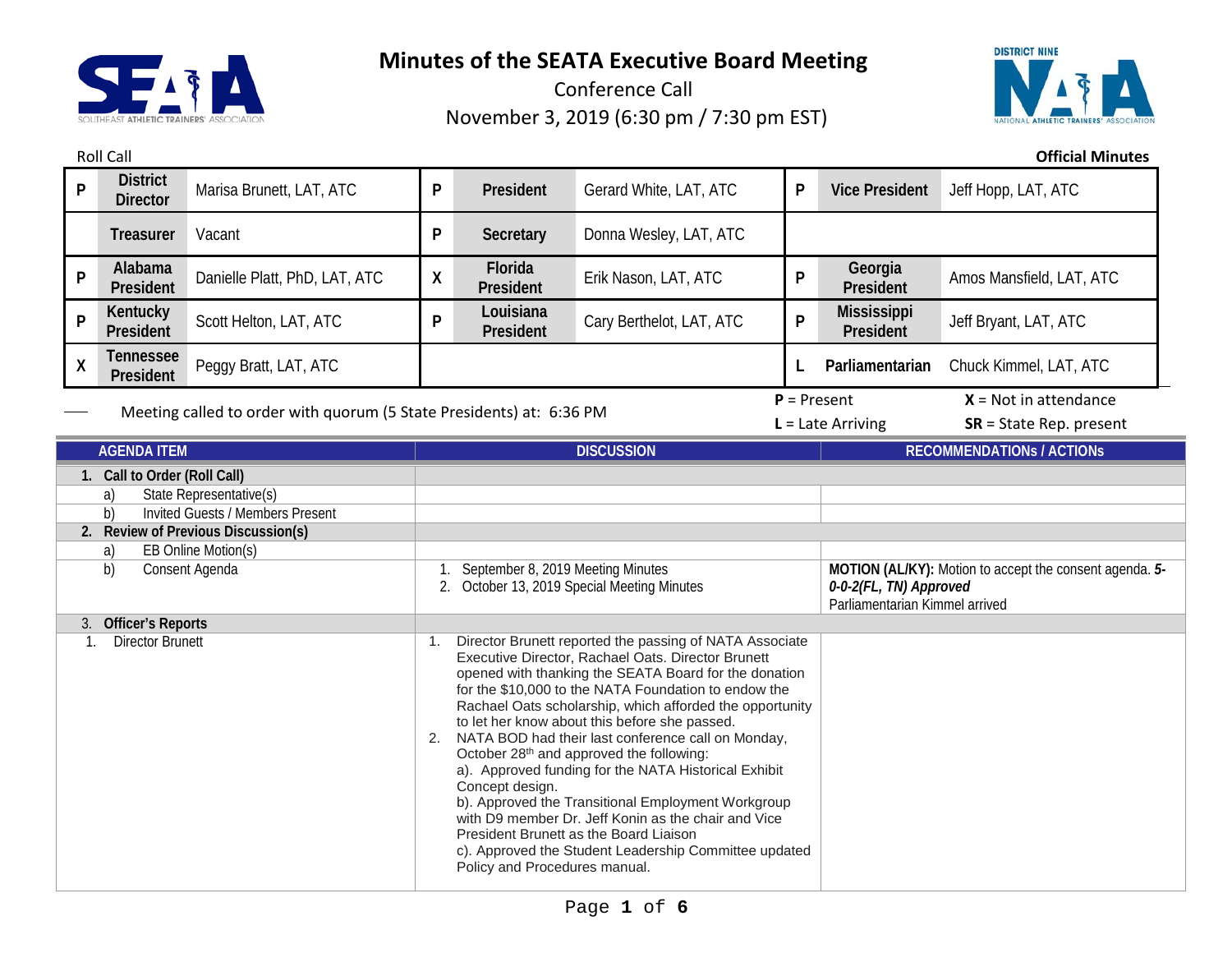



| <b>AGENDA ITEM</b>           | <b>DISCUSSION</b>                                                                                                                                                                                                                                                                                                                                                                                                                                                                                                                                                                                                                                                                                                                                                                                                                                                                                                                                                                                                                                                                                                                                                                                                                             | <b>RECOMMENDATIONS / ACTIONS</b>                                              |  |  |
|------------------------------|-----------------------------------------------------------------------------------------------------------------------------------------------------------------------------------------------------------------------------------------------------------------------------------------------------------------------------------------------------------------------------------------------------------------------------------------------------------------------------------------------------------------------------------------------------------------------------------------------------------------------------------------------------------------------------------------------------------------------------------------------------------------------------------------------------------------------------------------------------------------------------------------------------------------------------------------------------------------------------------------------------------------------------------------------------------------------------------------------------------------------------------------------------------------------------------------------------------------------------------------------|-------------------------------------------------------------------------------|--|--|
|                              | d). Approved the Secondary School Athletic Trainers'<br><b>Committee Wellness Screening Guidelines</b><br>e). Approved the AT Clinical Specialization Statements<br>developed by the AT Strategic Alliance pertaining to<br>future directions AT clinical specialization.<br>f). Governmental Affairs update: 31 states have<br>requested state legislative grants and 6 requested<br>matching grants. Reimbursement symposium scheduled<br>in Wisconsin November 15-16 <sup>th</sup> with over 70 AT's<br>registered.<br>Specialty Certification met in Omaha @ BOC office last<br>3.<br>weekend to work on the exam development for the<br>Orthopaedics specialty certification with shooting for it to<br>be ready in 2021<br>BOC reported they are still in conversations with the<br>4.<br>Canadian Athletic Therapist Association with the Mutual<br>Recognition Agreement (MRA)<br>CAATE had over 300 participants at their conference in<br>5.<br>ATL.<br>-Have moved their Dec. 9 <sup>th</sup> Board meeting to Orlando<br>-Looking to develop an International Committee<br>-Developing new residency accreditation process and<br>be going out for public comment<br>-They have 2 open positions- clinician and public<br>members |                                                                               |  |  |
| <b>President White</b><br>6. | 1. Registration sites for ATSS, Quiz Bowl and Abstracts have been<br>created and are live.<br>2. Secretary Wesley and I are working on ATEC and Corp Partner<br>sites.<br>3. CSMM Registration hopes to be up by Nov. 15                                                                                                                                                                                                                                                                                                                                                                                                                                                                                                                                                                                                                                                                                                                                                                                                                                                                                                                                                                                                                      |                                                                               |  |  |
| Vice President Hopp<br>7.    | 1. CPR Agreement to reserve the additional space for ATEC has<br>been signed and complete.<br>2. Update on President Platt's request for ATs Care training to be<br>included in CSMM Planning.<br><b>DISCUSSION:</b> VP Hopp reported that we will have a ATs Care<br>course at CSMM we will need to have additional discussions<br>about what course to run (1 day vs 2 day; individual vs team).<br>3. Update on ACTION: Vice President Hopp will contact Lovie to<br>coordinate bringing this back to our District Meeting.<br>4. ACTION: Vice President Hopp will follow up with Conference<br>Direct and CPR to see if Pass Key can be utilized for group<br>reservations for ATSS.                                                                                                                                                                                                                                                                                                                                                                                                                                                                                                                                                      | #2 ACTION: VP Hopp will confirm information prior to<br>opening registration. |  |  |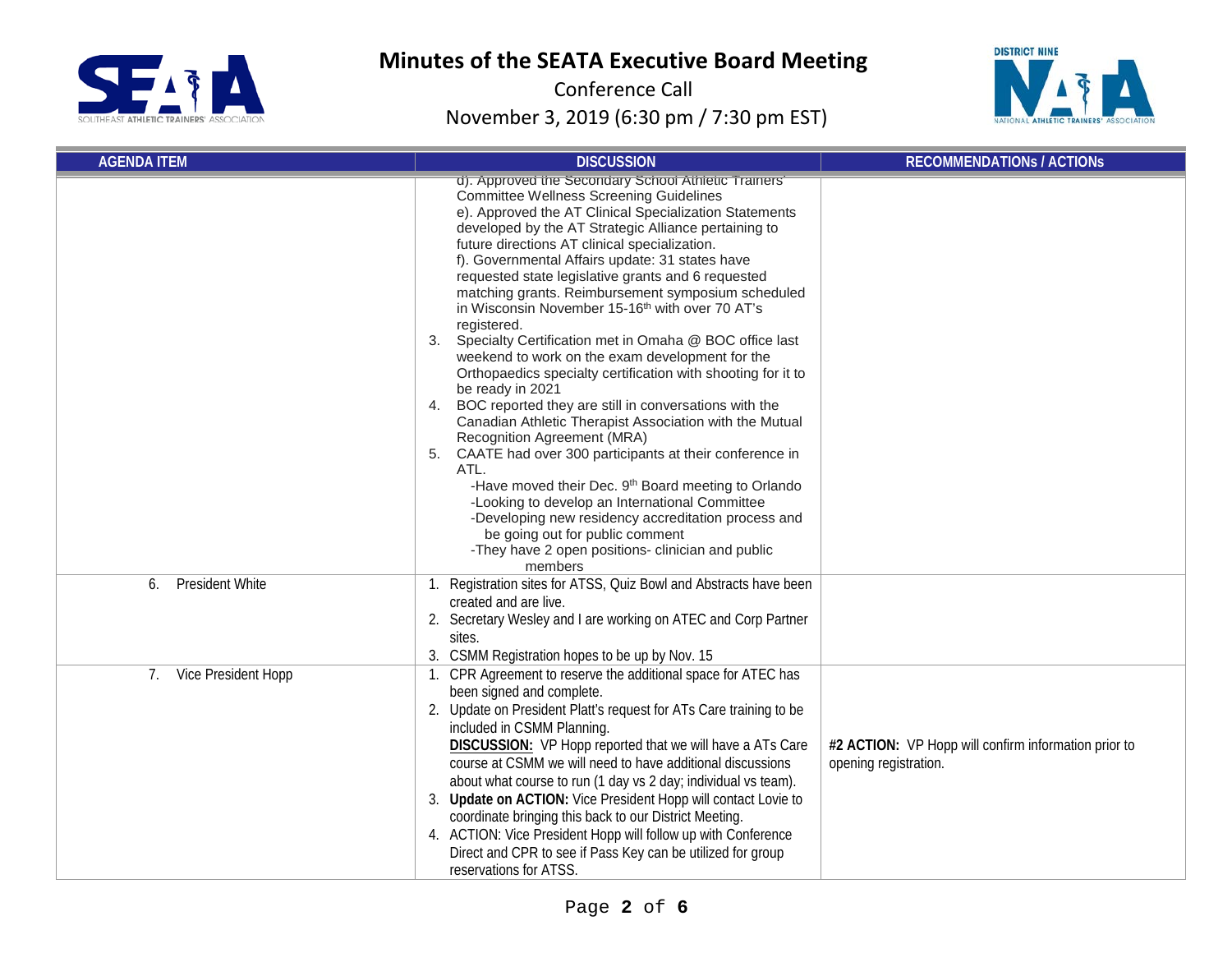



| <b>AGENDA ITEM</b>                       | <b>DISCUSSION</b>                                                                                                                                                                                                                                                                                                                                                                                                                                                                                                                         | <b>RECOMMENDATIONS / ACTIONS</b>                                                                                                                                                                                                                                                                                                                                                                                                                                                                                                                                                   |
|------------------------------------------|-------------------------------------------------------------------------------------------------------------------------------------------------------------------------------------------------------------------------------------------------------------------------------------------------------------------------------------------------------------------------------------------------------------------------------------------------------------------------------------------------------------------------------------------|------------------------------------------------------------------------------------------------------------------------------------------------------------------------------------------------------------------------------------------------------------------------------------------------------------------------------------------------------------------------------------------------------------------------------------------------------------------------------------------------------------------------------------------------------------------------------------|
|                                          | CPR system only allows up to 4 rooms to be booked<br>$\overline{a}$ .<br>through PassKey at this time.                                                                                                                                                                                                                                                                                                                                                                                                                                    |                                                                                                                                                                                                                                                                                                                                                                                                                                                                                                                                                                                    |
| <b>Secretary Wesley</b><br>8.            | NATA Membership Renewal is now open<br>1.<br>Updated membership list will be available later this week<br>2.<br>Will work with President White when November and December<br>3 <sub>1</sub><br>dues dispersal checks are to be sent - still need state<br>treasurer mailing addresses from a few states.                                                                                                                                                                                                                                  |                                                                                                                                                                                                                                                                                                                                                                                                                                                                                                                                                                                    |
| Treasurer Report (President White)<br>9. | What is the name of the firm who serves as the SEATA<br>$1_{\cdot}$<br>Auditor?<br>Provide a copy of the most recent Audit Report.<br>a.<br>b. What is the Reporting time period?<br><b>REPORT:</b> President White talked to Kelly McCauley with<br>SME CPA Firm (Augusta, GA) in regards to their financial<br>review and SEATA's 2018 Tax Return. She will be setting<br>me up with access to their online portal as our 2018 Tax<br>Return should be completed in the next week. The return is<br>due Nov. 15th.                      | #1 ACTION: Need to schedule a conference call with the<br>new Treasurer and SME CPA accountants to review<br>Quickbooks and the recording/categories in quickbooks.                                                                                                                                                                                                                                                                                                                                                                                                                |
|                                          | Is the SEATA Accountant the same as our Auditor?<br>2.<br>REPORT: Yes, from my discussion with Kelly (SME CPA)<br>they did a review of the bank statements and matched with<br>corresponding entries in online Quickbooks. Each month in<br>2018 balanced out.<br>Reimbursement Checks:<br>3.<br>Chantelle Green, Ats Care Response - PAID<br>a.<br>RT Floyd, ATSS & CSMM expenses - PAID<br>b.<br>Carson Newman Benevolent Fund (\$5,000) - PAID<br>C.<br>NATA Foundation: Rachael Oats Scholarship<br>$d_{\cdot}$<br>$($10,000) - PAID$ | #2 ACTION: President White would like to appoint two State<br>Presidents and Parliamentarian Kimmel to serve on the<br>SEATA Financial Committee once a new Treasurer has been<br>elected. This committee will be charged with 1) Complete a<br>financial review of SEATA's checking and Investment<br>accounts for 2019. 2) Complete quarterly financial review of<br>SEATA's checking account (to include a review of debit card<br>charges).<br>Interested State Presidents should contact<br>President White regarding opportunity to serve on<br>the SEATA Finance Committee. |
|                                          | Payment of Outstanding Invoice - NATA Lawyer (The<br>4.<br>Venable Group). (2/3 have been paid) - PENDING<br>response from NATA<br>Verification of D & O, general liability, and event Insurance for<br>5.<br>our District - What is covered? Is it current?<br><b>REPORT:</b> President White did not find any Certificates of<br>Insurance upon review of Treasurer's emails. Found a<br>proposal from Mark Czerniach, Couch Braunsdorf Insurance<br>Group, from Nov. 2018. Mark reported that no policy was<br>issued.                 | #4 ACTION: President will process payment once<br>verification from NATA that the invoice has not been paid.<br>#5 ACTION: President White will solicit RFPs for general<br>liability insurance, D&O, and event insurance. Secretary<br>Wesley has provided the names of a couple of groups that<br>were discussed at the DST meeting at NATA.<br><b>ACTION ITEM: President White will work in QuickBooks to</b><br>see if an insurance payment has been made.                                                                                                                     |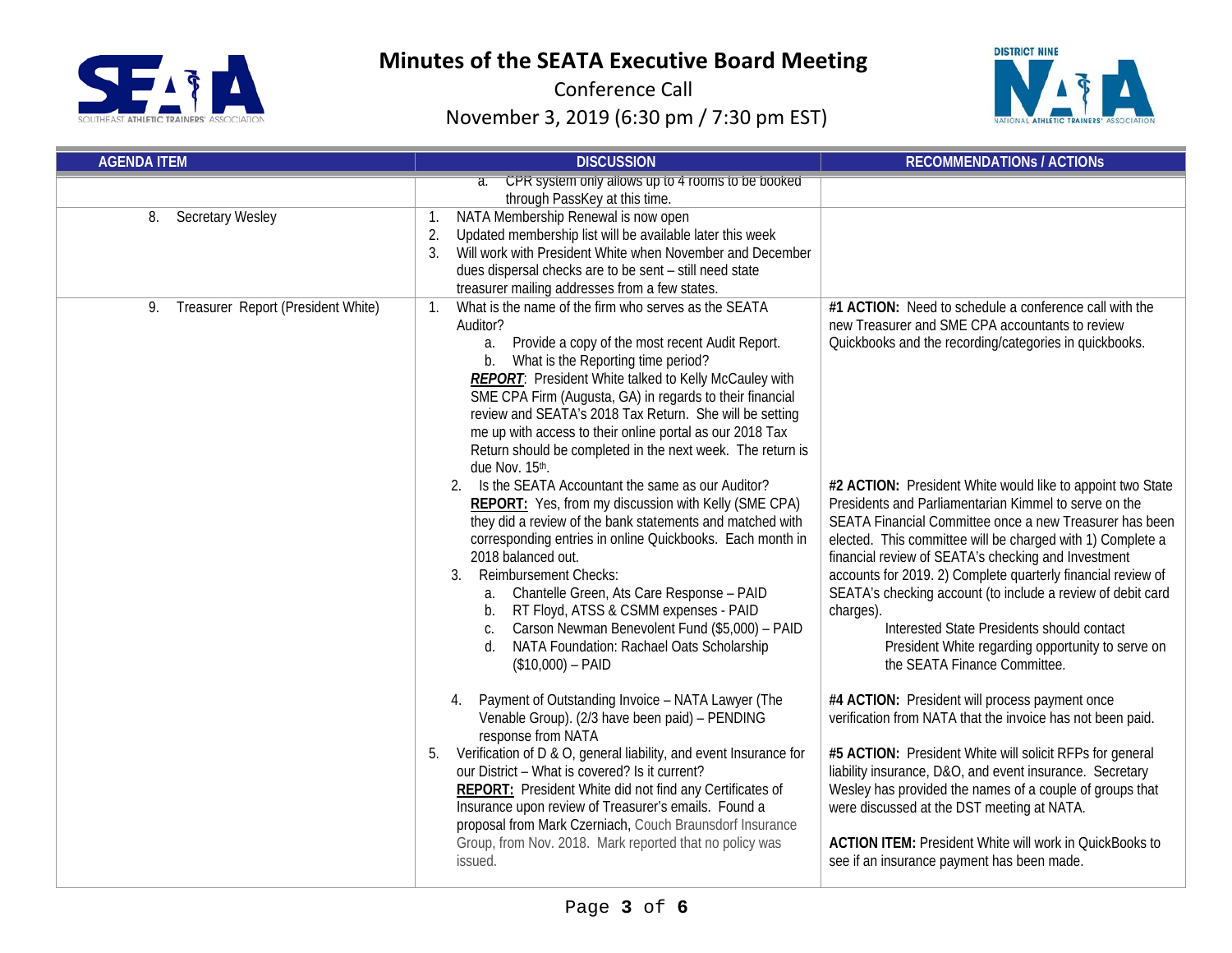



| <b>AGENDA ITEM</b>                                         | <b>DISCUSSION</b>                                                                                                                                                                                                                                                                                                                                                                                                                                                                                                                                                                                                                                                                                                                                                                                                                                                                                                                                                                                                                                                                                                                                                                                                                                                                                                                                                                                                                                                                                                                                                                                                                                                                                                                                     | <b>RECOMMENDATIONS / ACTIONS</b>                                                                                                                                                                                                                                                                                                                                                                                                                                 |  |  |
|------------------------------------------------------------|-------------------------------------------------------------------------------------------------------------------------------------------------------------------------------------------------------------------------------------------------------------------------------------------------------------------------------------------------------------------------------------------------------------------------------------------------------------------------------------------------------------------------------------------------------------------------------------------------------------------------------------------------------------------------------------------------------------------------------------------------------------------------------------------------------------------------------------------------------------------------------------------------------------------------------------------------------------------------------------------------------------------------------------------------------------------------------------------------------------------------------------------------------------------------------------------------------------------------------------------------------------------------------------------------------------------------------------------------------------------------------------------------------------------------------------------------------------------------------------------------------------------------------------------------------------------------------------------------------------------------------------------------------------------------------------------------------------------------------------------------------|------------------------------------------------------------------------------------------------------------------------------------------------------------------------------------------------------------------------------------------------------------------------------------------------------------------------------------------------------------------------------------------------------------------------------------------------------------------|--|--|
|                                                            | Discussion about asking hotel for copy of certificate; decided<br>it is best not to pursue this item; instead questioned about<br>reviewing financials to see if a policy has been paid out?<br>During a review of Treasurer's emails, found an outstanding<br>6.<br>invoice (\$175) for SME CPA Accounting Firm<br>Transfer of online access:<br>7.<br>a. Email - completed changed password to both gmail<br>(now being forwarded to seata.org) & seata.org<br>b. .Quickbooks - added President White as administrator:<br>changed email to treasurer@seata.org on the account.<br>c. Adobe (Acrobat Pro & Photograpy) - President White<br>could not login using the password provided by Tim.<br>d. Go To Meeting - Secretary Wesley has be set as the<br>administrator of the account. President White and Vice<br>President Hopp are set as Managers on the account.<br>e. Dropbox - changed password on account and removed<br>remote access on devices<br>8. Storage Unit in Augusta, GA - Tim is working on getting<br>this transferred over to VP Hopp's debit card to remove<br>Tim's card from the account.<br>Well-Fargo Checking Account - President White has<br>9.<br>administrative access to online account. I can make<br>payments and review charges made to the account.<br>10. Wells-Fargo Investment Account - Tim is listed as the<br>"Owner" on the account. He has been requested to get<br>President White and VP Hopp added to this account.<br>Then we will be able to remove Tim from the account<br><b>DISCUSSION:</b> VP Hopp ran into some errors with Wells Fargo and<br>some may have to be done in a face-to-face at a Wells Fargo<br>location and the closest location to President White is in Gulfport,<br>MS. | #6 ACTION: President White will verify that the Invoice is<br>still out-standing? If necessary, payment will be made.<br>#8 ACTION: Vice President Hopp can travel to Augusta, as<br>necessary, to get account changed over to his card and<br>obtain unit keys.<br>#9 ACTION: Vice President Hopp will enroll in online<br>access.<br>#10 ACTION: Waiting on action from Tim McLane for further<br>action on this item and remove him as owner of this account. |  |  |
| 4. Committee Reports                                       |                                                                                                                                                                                                                                                                                                                                                                                                                                                                                                                                                                                                                                                                                                                                                                                                                                                                                                                                                                                                                                                                                                                                                                                                                                                                                                                                                                                                                                                                                                                                                                                                                                                                                                                                                       |                                                                                                                                                                                                                                                                                                                                                                                                                                                                  |  |  |
| <b>Standing Committees</b><br>a)                           |                                                                                                                                                                                                                                                                                                                                                                                                                                                                                                                                                                                                                                                                                                                                                                                                                                                                                                                                                                                                                                                                                                                                                                                                                                                                                                                                                                                                                                                                                                                                                                                                                                                                                                                                                       |                                                                                                                                                                                                                                                                                                                                                                                                                                                                  |  |  |
|                                                            |                                                                                                                                                                                                                                                                                                                                                                                                                                                                                                                                                                                                                                                                                                                                                                                                                                                                                                                                                                                                                                                                                                                                                                                                                                                                                                                                                                                                                                                                                                                                                                                                                                                                                                                                                       |                                                                                                                                                                                                                                                                                                                                                                                                                                                                  |  |  |
| $\overline{b}$<br>Ad hoc / Taskforce(s)                    |                                                                                                                                                                                                                                                                                                                                                                                                                                                                                                                                                                                                                                                                                                                                                                                                                                                                                                                                                                                                                                                                                                                                                                                                                                                                                                                                                                                                                                                                                                                                                                                                                                                                                                                                                       |                                                                                                                                                                                                                                                                                                                                                                                                                                                                  |  |  |
| i. Legislative Grant Taskforce (President<br>$Bratt - TN)$ | Update on ATCTION (Tabled 06/2019; 08/2019; 09/2019):<br>President White submitted a draft revision to the P&P<br>regarding Legislative Grants. Updated the timeline of<br>application and reimbursement request to better align with<br>NATA quidelines                                                                                                                                                                                                                                                                                                                                                                                                                                                                                                                                                                                                                                                                                                                                                                                                                                                                                                                                                                                                                                                                                                                                                                                                                                                                                                                                                                                                                                                                                              | TABLED due to President Bratt being unavailable on the call.                                                                                                                                                                                                                                                                                                                                                                                                     |  |  |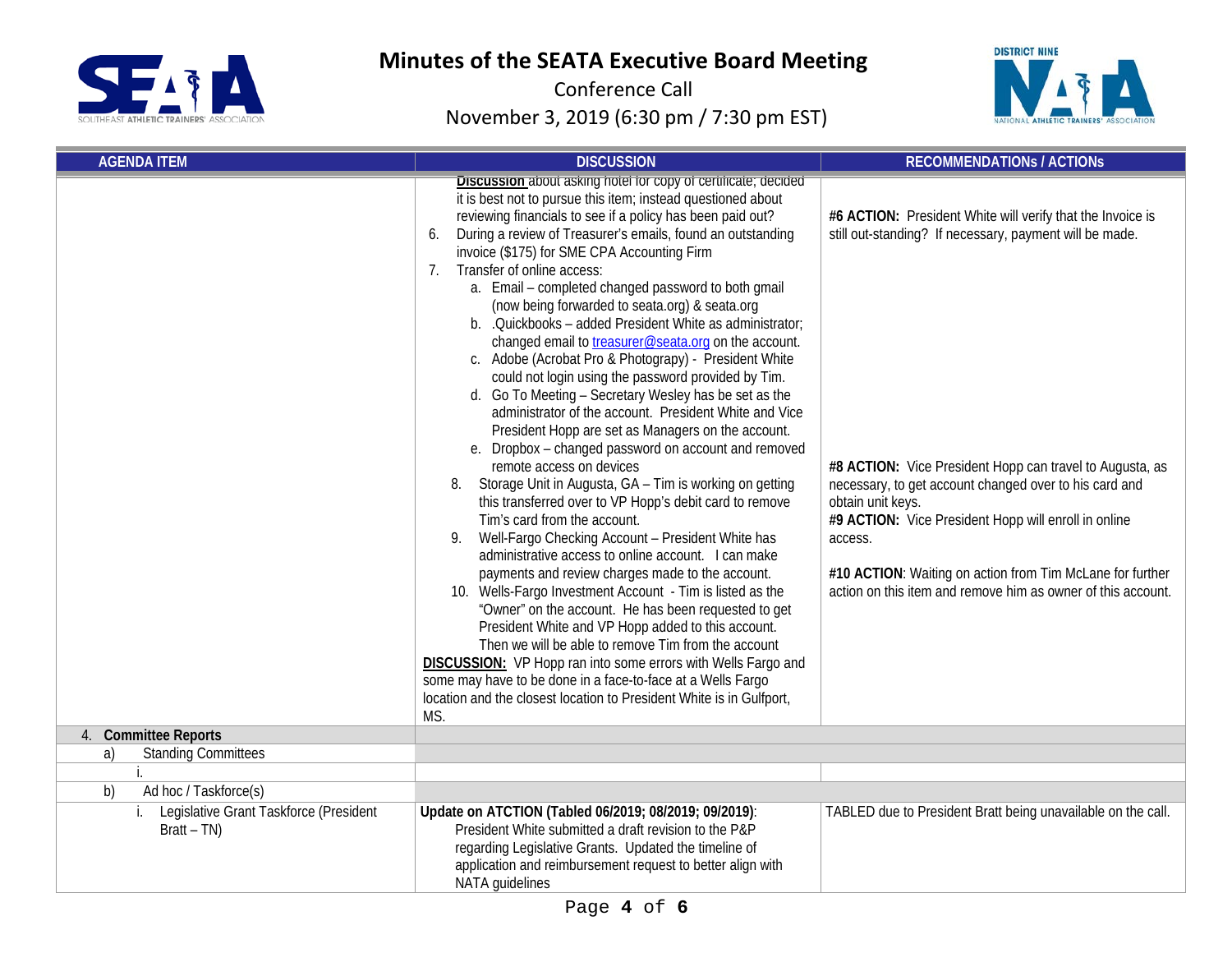



| <b>AGENDA ITEM</b>                                             | <b>DISCUSSION</b>                                                                                                                                                                                                                                                                                                                                                                                                                                                                                                                       | <b>RECOMMENDATIONS / ACTIONS</b>                                                                                                                                                                                                                |
|----------------------------------------------------------------|-----------------------------------------------------------------------------------------------------------------------------------------------------------------------------------------------------------------------------------------------------------------------------------------------------------------------------------------------------------------------------------------------------------------------------------------------------------------------------------------------------------------------------------------|-------------------------------------------------------------------------------------------------------------------------------------------------------------------------------------------------------------------------------------------------|
|                                                                | <b>Discussion:</b><br>Limit a State Association from applying once every five<br>$1_{\cdot}$<br>years?<br>State can only request a maximum funding limit to equal 10% (??) of<br>that respective State's dues revenue to SEATA. (i.e., if a SEATA<br>received \$30,000 in state member dues to SEATA, then the<br>max $$$ to apply for is $$3,000$ .)<br>Significant discussion regarding limits of funding for IRS purposes<br>with regards to tax-status.<br>1. 10% not to exceed \$5,000                                             |                                                                                                                                                                                                                                                 |
| Elections Committee (President Bryant)<br>ij.                  | Update on nomination process for Treasurer position.<br>Currently 3 nominees submitted; working on candidate eligibility form<br>and confirmation of acceptance of nomination will be<br>completed this week. Nomination period ends Nov. 14.                                                                                                                                                                                                                                                                                           |                                                                                                                                                                                                                                                 |
| 5. Old Business                                                |                                                                                                                                                                                                                                                                                                                                                                                                                                                                                                                                         |                                                                                                                                                                                                                                                 |
| Funding support for Committee meetings at<br>a)<br><b>CSMM</b> | Update: President White is seeking a line item budget of \$10,000 for<br>SEATA Committee Travel for the purpose of conducting a committee<br>meeting at CSMM, ATEC, or ATSS events. At the June meeting, the<br>Board expressed the need to clarify what expenses would be<br>covered by SEATA.<br>DISCUSSION: President White proposes a SEATA P&P change to<br>Section IV.B: Expense Reimbursement Policy to allocate a<br>maximum of \$200 for travel expenses and a registration fee waiver,<br>as approved by the SEATA President. | Tabled for future discussion;<br><b>ACTION:</b> President White will send out an email for further<br>discussion.                                                                                                                               |
| State Secretary - Treasurers Committee<br>b)                   | <b>DISCUSSION:</b> With funding approval for State S/T Meeting at<br>CSMM, need to identify the best day / time to conduct the meeting.<br>DICUSSION: In order to allow sufficient time to this meeting,<br>discussion about having the Executive Board Meeting on Sunday<br>instead of Saturday night. No objections noted.                                                                                                                                                                                                            | ACTION: President White will be sending out an email to the<br>State Presidents with a link to a Doodle Poll. Each State<br>President is asked to forward to their State Secretary and<br>Treasurer regarding availability to meet during CSMM. |
| <b>SEATA Convention and Expo</b><br>$\mathsf{C}$               | ACTION: Initial planning should include investigating all 3 meetings<br>in one location/dates, including outside Atlanta.<br>Vice President Hopp will be working with Conference<br>Direct to collect RFPs for SEATA 2022+.                                                                                                                                                                                                                                                                                                             | $\ddot{\phantom{a}}$                                                                                                                                                                                                                            |
| <b>HOF Nominations (Pres Mansfield)</b><br>d)                  | <b>ACTION: GA President Mansfield will work with Bob Nevill on state</b><br>presidents submitting names as a "nomination" for SEATA Hall of<br>Fame. President Mansfield will follow-up with the Board regarding<br>further action if required                                                                                                                                                                                                                                                                                          | ACTION: President Mansfield will follow-up with Bob Nevill<br>and noted that there were already a few nominations.                                                                                                                              |
| 6. New Business                                                |                                                                                                                                                                                                                                                                                                                                                                                                                                                                                                                                         |                                                                                                                                                                                                                                                 |